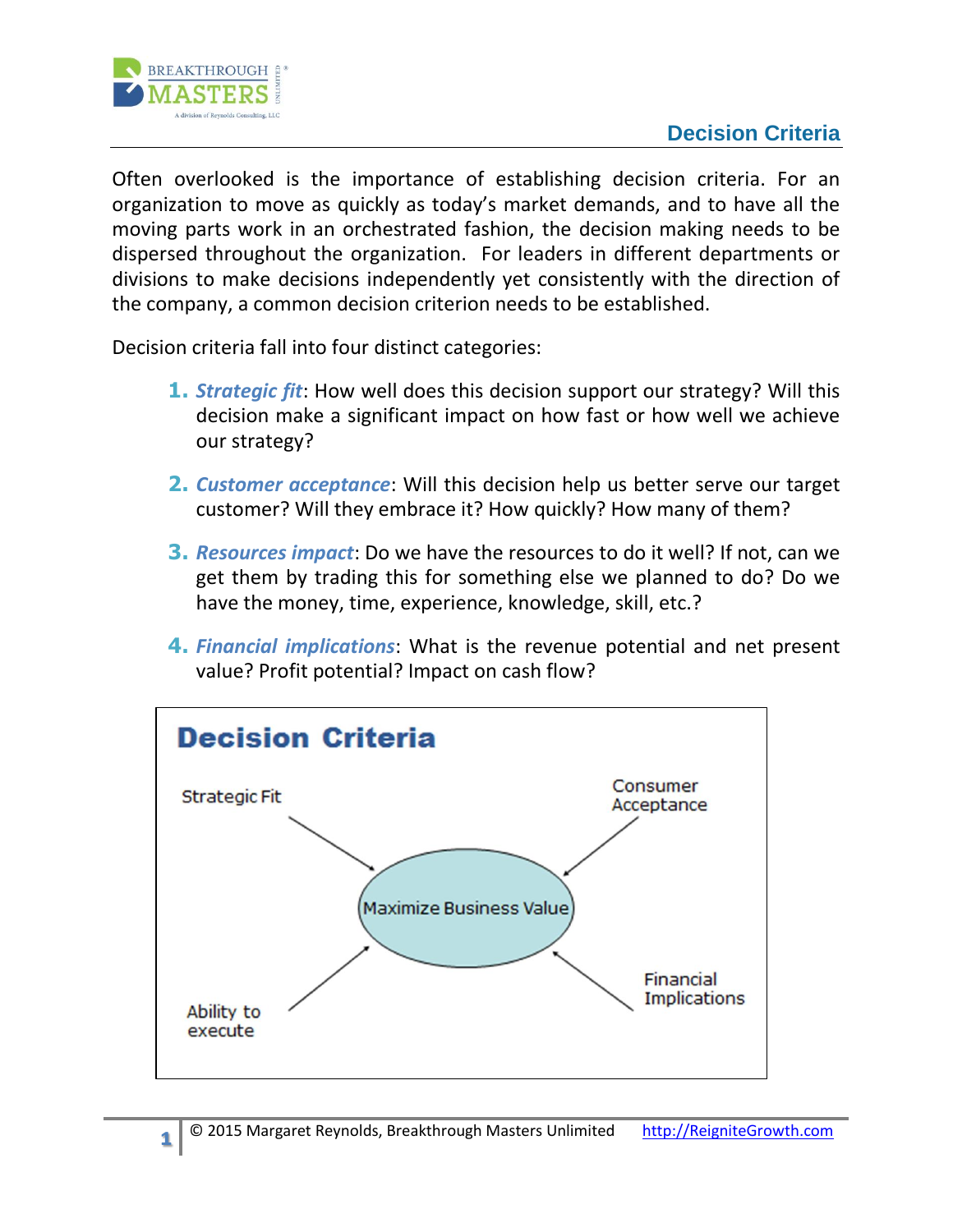

## *Detailed Criteria*

You might add additional criteria under each category. For example, under financial implications, specific criteria might be key financial metrics like minimum profit margin, net present value, cash flow or IRR. Identify the target that is desired for each where appropriate (i.e. minimum profit 8%). Some criteria may be yes/no questions.

It is these specific guidelines that you use to tailor the four criteria to your strategy and unique considerations. Communicating the criteria throughout the company not only provides consistency in how decisions get made between departments, but also consistency over time, and transparency in decisionmaking to those shouldering the responsibilities to develop recommendations for consideration. Decision making should not be emotionally based or a black hole. Specific criteria prevent that from happening.

| <b>Decision Criteria Chart: Example</b>                                    |                                         |                                    |                                          |  |  |
|----------------------------------------------------------------------------|-----------------------------------------|------------------------------------|------------------------------------------|--|--|
| <b>Strategic Fit</b>                                                       | Ability to Execute                      | <b>Customer</b><br>Acceptance      | Financial<br><b>Implications</b>         |  |  |
| Fits with strategic<br>positioning                                         | Resources are<br>$\bullet$<br>available | Easy to<br>٠<br>understand         | Minimum profit<br>$\bullet$<br>margin 8% |  |  |
| Improves ability to<br>deliver value<br>proposition to<br>target customers | Leverages<br>$\bullet$<br>competencies  | High adoption<br>$\bullet$<br>rate | NPV > 0<br><b>IRR 20%</b>                |  |  |

## *Applying Decision Criteria*

One of the things you will have to decide is how you want to weight the criteria in order to score the initiatives. Typically, for most clients, we weight them all the same which is by far the easiest. We give a total of 100 points and allow a max of 25 points to be given for the criteria in any one of the four areas. You can also allocate the 100 points at the individual criteria level—giving 25 points to creating revenue for example and only 10 for having the resources available. The logic might be if it creates enough revenue we will find the resources!!!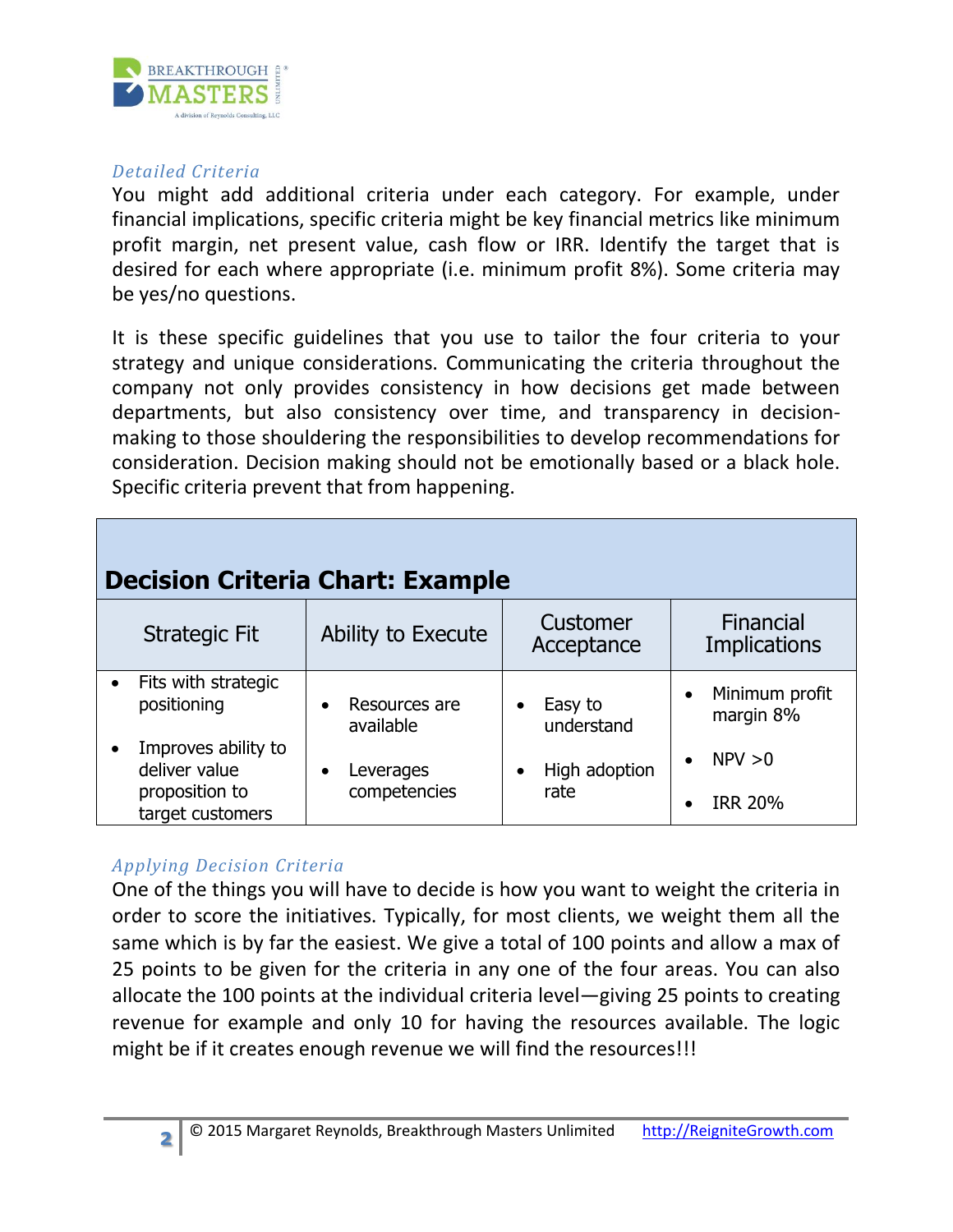

When evaluating the scores pay attention to the difference in the scores. If there is a wide range it may mean people understood the initiative differently and it needs to be clarified. It can also be a reflection of the "lens" through which they see it; for example the CFO might care more about the financial fit than the strategic fit and sales might value the customer acceptance most of all.

Scoring doesn't give you the answer; it gives you a great way to focus the discussion and see each other's perspective.

| Sample Decision Criteria Chart |                           |                      |                     |  |  |
|--------------------------------|---------------------------|----------------------|---------------------|--|--|
| <b>Strategic Fit</b>           | Customer                  | <b>Financial</b>     | Ability to Execute  |  |  |
| 25 pts                         | Acceptance                | <b>Implications</b>  | 25 pts              |  |  |
|                                | 25 pts                    | 25 pts               |                     |  |  |
| <i>i.</i> Is the initiative    | <i>i.</i> Does it enhance | i. How much          | i. Do we have the   |  |  |
| consistent with                | the relationship          | revenue will it      | resources to do     |  |  |
| the Strategic                  | with the                  | create?              | it or are we        |  |  |
| Position                       | customer?                 |                      | willing to get      |  |  |
| statement?                     |                           |                      | them?               |  |  |
| ii. Does the                   | ii. Does it enable        | ii. What will be the | ii. Is it something |  |  |
| initiative                     | us to generate            | profit impact?       | we can do well?     |  |  |
| enhance the                    | new business?             |                      |                     |  |  |
| delivery of our                |                           |                      |                     |  |  |
| Value                          |                           |                      |                     |  |  |
| Proposition to                 |                           |                      |                     |  |  |
| our Tier One                   |                           |                      |                     |  |  |
| customers?                     |                           |                      |                     |  |  |
|                                | iii. Does it improve      | iii. What is the     |                     |  |  |
|                                | performance               | Return on            |                     |  |  |
|                                | with tier one             | Investment?          |                     |  |  |
|                                | customers?                |                      |                     |  |  |
|                                | iv. Does it appeal        | iv. How fast will it |                     |  |  |
|                                | broadly across            | generate a           |                     |  |  |
|                                | customers?                | return?              |                     |  |  |